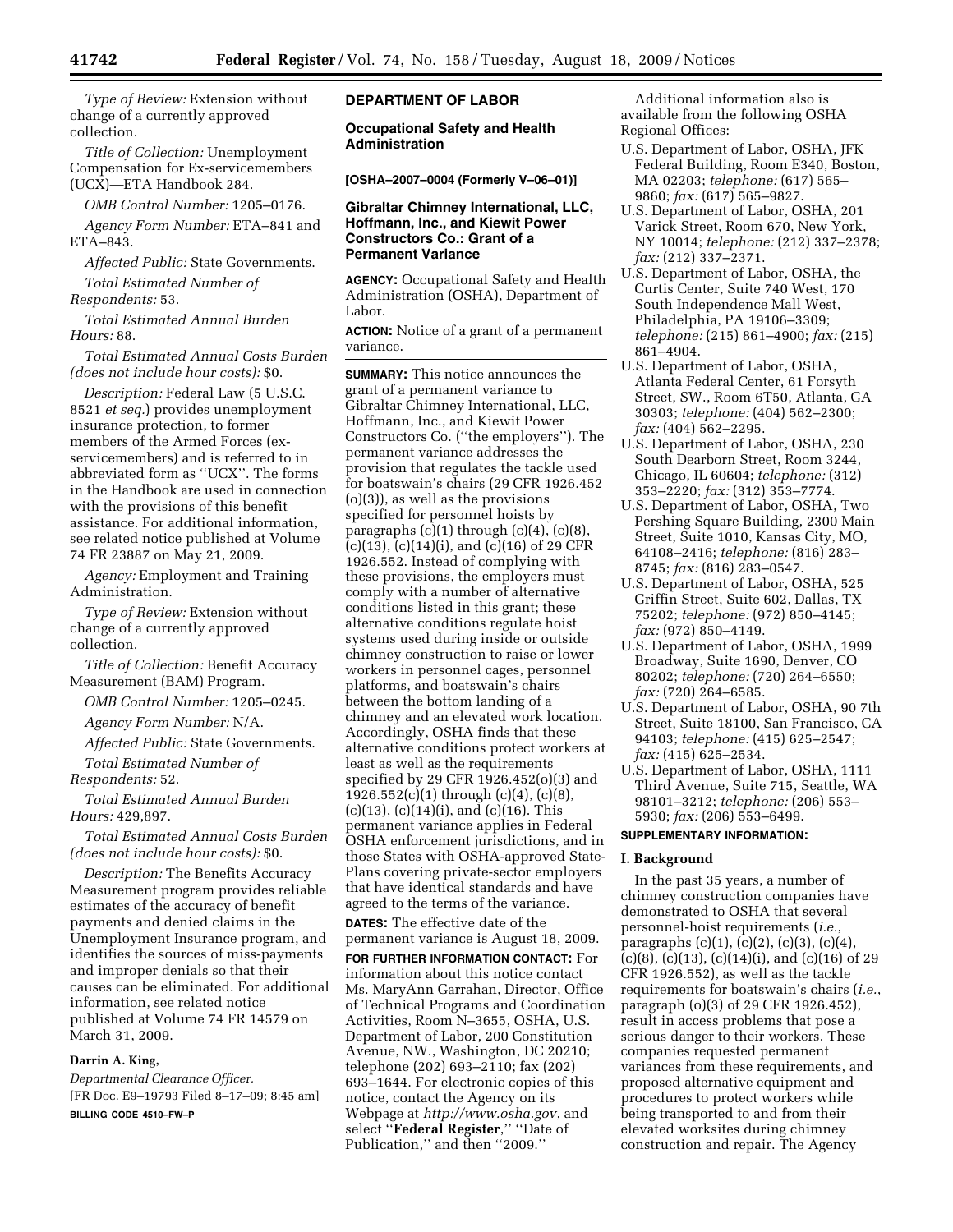subsequently granted these companies permanent variances based on the proposed alternatives (*see* 38 FR 8545 (April 3, 1973), 44 FR 51352 (August 31, 1979), 50 FR 20145 (May 14, 1985), 50 FR 40627 (October 4, 1985), 52 FR 22552 (June 12, 1987), 68 FR 52961 (September 8, 2003), 70 FR 72659 (December 6, 2005), and 71 FR 10557 (March 1, 2006)).1

Gibraltar Chimney International, LLC, Hoffmann, Inc., and Kiewit Power Constructors Co. (formerly, Kiewit Industrial Co.) applied for a permanent variance from the same personnel-hoist and boatswain's-chair requirements as the previous companies, and proposed as an alternative to these requirements the same equipment and procedures approved by OSHA in the earlier variances. The Agency published their variance applications in the **Federal Register** on February 8, 2007 (72 FR 6002).

Gibraltar Chimney International, LLC, Hoffmann, Inc., and Kiewit Power Constructors Co. (''the employers'') construct, remodel, repair, maintain, inspect, and demolish tall chimneys made of reinforced concrete, brick, and steel. This work, which occurs throughout the United States, requires the employers to transport workers and construction material to and from elevated work platforms and scaffolds located, respectively, inside and outside tapered chimneys. While tapering contributes to the stability of a chimney, it necessitates frequent relocation of, and adjustments to, the work platforms and scaffolds so that they will fit the decreasing circumference of the chimney as construction progresses upwards.

To transport workers to various heights inside and outside a chimney, the employers proposed in their variance applications to use a hoist system that lifts and lowers personneltransport devices that include personnel cages, personnel platforms, or boatswain's chairs. In this regard, the employers proposed to use personnel cages, personnel platforms, or boatswain's chairs solely to transport workers with the tools and materials necessary to do their work, and not to transport only materials or tools on these devices in the absence of workers. In addition, the employers proposed to

attach a hopper or concrete bucket to the hoist system to raise or lower material inside or outside a chimney.

The employers also proposed to use a hoist engine, located and controlled outside the chimney, to power the hoist system. The proposed system consisted of a wire rope that: spools off a winding drum (also known as the hoist drum or rope drum) into the interior of the chimney; passes to a footblock that redirects the rope from the horizontal to the vertical planes; goes from the footblock through the overhead sheaves above the elevated platform; and finally drops to the bottom landing of the chimney where it connects to a personnel- or material-transport device. The cathead, which is a superstructure at the top of the system, supports the overhead sheaves. The overhead sheaves (and the vertical span of the hoist system) move upward with the system as chimney construction progresses. Two guide cables, suspended from the cathead, eliminate swaying and rotation of the load. If the hoist rope breaks, safety clamps activate and grip the guide cables to prevent the load from falling. The employers proposed to use a headache ball, located on the hoist rope directly above the load, to counterbalance the rope's weight between the cathead sheaves and the footblock.

Additional conditions that the employers proposed to follow to improve worker safety included:

• Attaching the wire rope to the personnel cage using a keyed-screwpin shackle or positive-locking link;

• Adding limit switches to the hoist system to prevent overtravel by the personnel- or material-transport devices;

• Providing the safety factors and other precautions required for personnel hoists specified by the pertinent provisions of 29 CFR 1926.552(c), including canopies and shields to protect workers located in a personnel cage from material that may fall during hoisting and other overhead activities;

• Providing falling object protection for scaffold platforms as specified by 29 CFR 1926.451(h)(1);

• Conducting tests and inspections of the hoist system as required by 29 CFR 1926.20(b)(2) and 1926.552(c)(15);

• Establishing an accident prevention program that conforms to 29 CFR 1926.20(b)(3);

• Ensuring that workers who use a personnel platform or boatswain's chair wear full-body harnesses and lanyards, and that the lanyards are attached to the lifelines during the entire period of vertical transit; and

• Securing the lifelines (used with a personnel platform or boatswain's chair)

to the rigging at the top of the chimney and to a weight at the bottom of the chimney to provide maximum stability to the lifelines.

# **II. Proposed Variance From 29 CFR 1926.452(o)(3)**

The employers noted in their variance request that it is necessary, on occasion, to use a boatswain's chair to transport workers to and from a bracket scaffold on the outside of an existing chimney during flue installation or repair work, or to transport them to and from an elevated scaffold located inside a chimney that has a small or tapering diameter. Paragraph (o)(3) of 29 CFR 1926.452, which regulates the tackle used to rig a boatswain's chair, states that this tackle must ''consist of correct size ball bearings or bushed blocks containing safety hooks and properly 'eye-spliced' minimum five-eighth (5⁄8) inch diameter first-grade manila rope [or equivalent rope].''

The primary purpose of this paragraph is to allow a worker to safely control the ascent, descent, and stopping locations of the boatswain's chair. However, the employers stated in their variance request that, because of space limitations, the required tackle is difficult or impossible to operate on some chimneys that are over 200 feet tall. Therefore, as an alternative to complying with the tackle requirements specified by 29 CFR 1926.452(o)(3), the employers proposed to use the hoisting system described above in section I (''Background'') of this notice to raise or lower workers in a personnel cage to work locations both inside and outside a chimney. In addition, the employers proposed to use a personnel cage for this purpose to the extent that adequate space is available, and to use a personnel platform when using a personnel cage was infeasible because of limited space. When available space makes using a personnel platform infeasible, the employers proposed to use a boatswain's chair to lift workers to work locations. The proposed variance limited use of the boatswain's chair to elevations above the last work location that the personnel platform can reach; under these conditions, the employers proposed to attach the boatswain's chair directly to the hoisting cable only when the structural arrangement precludes the safe use of the block and tackle required by 29 CFR 1926.452(o)(3).

# **III. Proposed Variance From 29 CFR 1926.552(c)**

Paragraph (c) of 29 CFR 1926.552 specifies the requirements for enclosed hoisting systems used to transport workers from one elevation to another.

<sup>1</sup>Zurn Industries, Inc. received two permanent variances from OSHA. The first variance, granted on May 14, 1985 (50 FR 20145), addressed the boatswain's-chair provision (then in paragraph (l)(5) of 29 CFR 1926.451), as well as the hoist-platform requirements of paragraphs  $(c)(1)$ ,  $(c)(2)$ ,  $(c)(3)$ , and  $(c)(14)(i)$  of 29 CFR 1926.552. The second variance, granted on June 12, 1987 (52 FR 22552), includes these same paragraphs, as well as paragraphs (c)(4), (c)(8), (c)(13), and (c)(16) of 29 CFR 1926.552.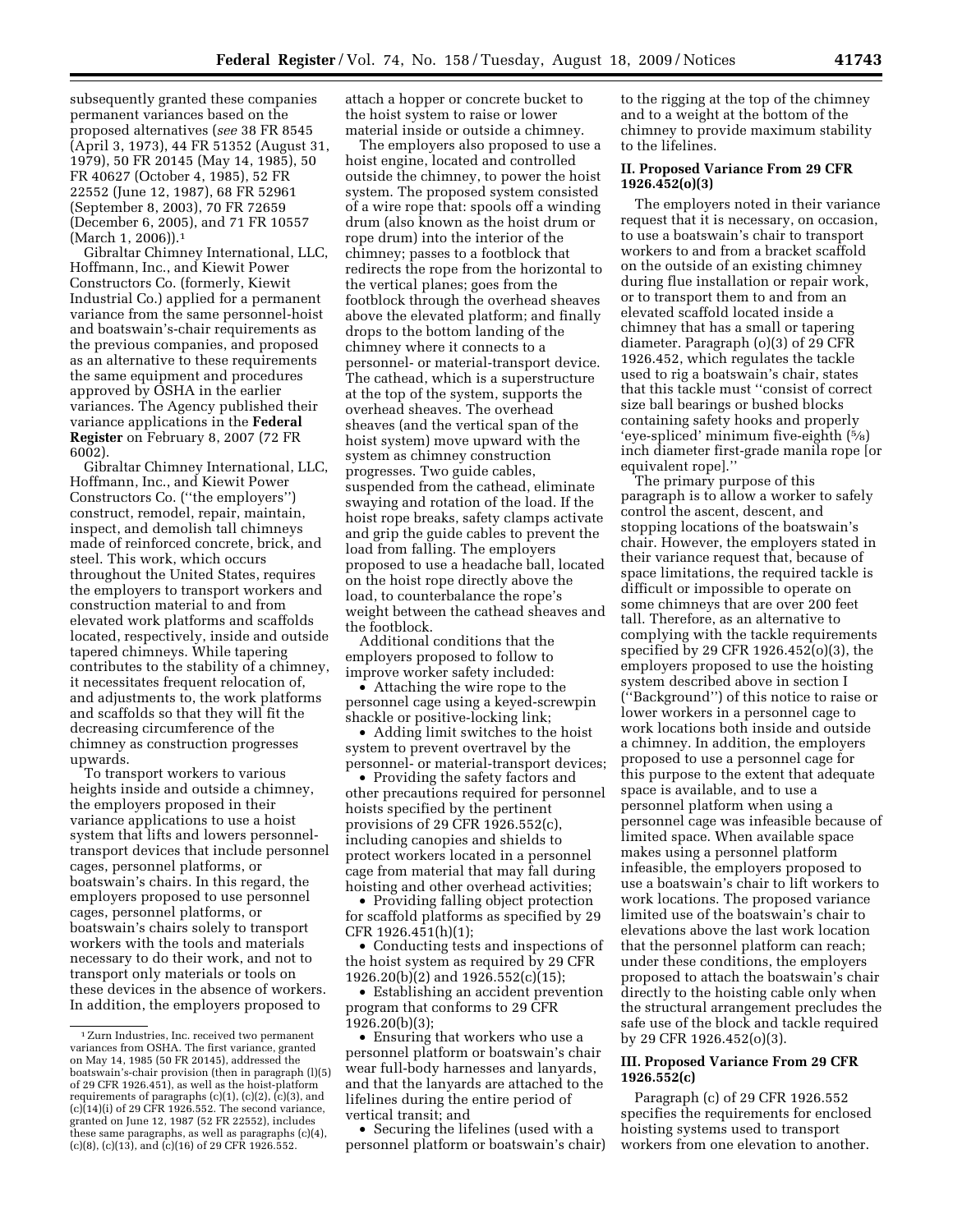This paragraph ensures that employers transport workers safely to and from elevated work platforms by mechanical means during the construction, alteration, repair, maintenance, or demolition of structures such as chimneys. However, this standard does not provide specific safety requirements for hoisting workers to and from elevated work platforms and scaffolds in tapered chimneys; the tapered design requires frequent relocation of, and adjustment to, the work platforms and scaffolds. The space in a small-diameter or tapered chimney is not large enough or configured so that it can accommodate an enclosed hoist tower. Moreover, using an enclosed hoist tower for outside operations exposes workers to additional fall hazards because they need to install extra bridging and bracing to support a walkway between the hoist tower and the tapered chimney.

Paragraph (c)(1) of 29 CFR 1926.552 requires the employers to enclose hoist towers located outside a chimney on the side or sides used for entrance to, and exit from, the chimney; these enclosures must extend the full height of the hoist tower. The employers asserted in their proposed variance that it is impractical and hazardous to locate a hoist tower outside tapered chimneys because it becomes increasingly difficult, as a chimney rises, to erect, guy, and brace a hoist tower; under these conditions, access from the hoist tower to the chimney or to the movable scaffolds used in constructing the chimney exposes workers to a serious fall hazard. Additionally, they noted that the requirement to extend the enclosures 10 feet above the outside scaffolds often exposes the workers involved in building these extensions to dangerous wind conditions.

Paragraph (c)(2) of 29 CFR 1926.552 requires that employers enclose all four sides of a hoist tower even when the tower is located inside a chimney; the enclosure must extend the full height of the tower. In the proposed variance, the employers contended that it is hazardous for workers to erect and brace a hoist tower inside a chimney, especially small-diameter or tapered chimneys or chimneys with sublevels, because these structures have limited space and cannot accommodate hoist towers; space limitations result from chimney design (*e.g.*, tapering), as well as reinforced steel projecting into the chimney from formwork that is near the work location.

As an alternative to complying with the hoist-tower requirements of 29 CFR  $1926.552(c)(1)$  and  $(c)(2)$ , the employers proposed to use the hoist system

discussed in section I (''Background'') of this notice to transport workers to and from work locations inside and outside chimneys. They claimed that this hoist system would make it unnecessary for them to comply with other provisions of 29 CFR 1926.552(c) that specify requirements for hoist towers, including:

• (c)(3)—Anchoring the hoist tower to a structure;

• (c)(4)—Hoistway doors or gates;

• (c)(8)—Electrically interlocking entrance doors or gates that prevent hoist movement when the doors or gates are open;

• (c)(13)—Emergency stop switch located in the car;

• (c)(14)(i)—Using a minimum of two wire ropes for drum-type hoisting; and

• (c)(16)—Construction specifications for personnel hoists, including materials, assembly, structural integrity, and safety devices.

The employers asserted that the proposed hoisting system protected workers at least as effectively as the personnel-hoist requirements of 29 CFR 1926.552(c). The following section of this preamble reviews the comments received on the employers' proposed variance.

# **IV. Comments on the Proposed Variance**

OSHA received no comments on the proposed variance, including no comments from State-Plan States and **Territories** 

## **V. Multi-State Variance**

The variance applications stated that the employers perform chimney work in a number of geographic locations in the United States, some of which could include locations in one or more of the States and Territories that operate OSHA-approved safety and health programs under Section 18 of the Occupational Safety and Health Act of 1970 (''State-Plan States and Territories''; *see* 29 U.S.C. 651 *et seq.*). State-Plan States and Territories have primary enforcement responsibility over the work performed in those States and Territories. Under the provisions of 29 CFR 1952.9 (''Variances affecting multistate employers'') and 29 CFR 1905.14(b)(3) (''Actions on applications''), a permanent variance granted by the Agency becomes effective in State-Plan States and Territories as an authoritative interpretation of the applicants' compliance obligation when: (1) The relevant standards are the same as the Federal OSHA standards from which the applicants are seeking the permanent variance; and (2) the StatePlan State or Territory does not object to the terms of the variance application.

As noted in the previous section of this notice (Section IV (''Comments on the Proposed Variance'')), OSHA received no comments on the variance application published in the **Federal Register** from any State-Plan State or Territory. However, several State-Plan States and Territories commented on earlier variance applications published in the **Federal Register** involving the same standards and submitted by other employers engaged in chimney construction and repair; OSHA is relying on these previous comments to determine the position of these State-Plan States and Territories on the variance applications submitted by the present employers.2 The remaining paragraphs in this section provide a summary of the positions taken by the State-Plan States and Territories on the proposed alternative conditions.

The following thirteen State-Plan States and one Territory have standards identical to the Federal OSHA standards and agreed to accept the alternative conditions: Alaska, Arizona, Indiana, Maryland, Minnesota, Nevada, New Mexico, North Carolina, Oregon, Puerto Rico, Tennessee, Vermont, Virginia, and Wyoming. Of the remaining 12 States and Territories with OSHA-approved State plans, three of the States and one Territory (Connecticut, New Jersey, New York, and the Virgin Islands) cover only public sector workers and have no authority over the private sector workers addressed in this variance application (*i.e.*, that authority continues to reside with Federal OSHA).

Four States (Kentucky, Michigan, South Carolina, and Utah) accepted the proposed alternative when specific additional requirements are fulfilled. Kentucky noted that, while it agreed with the terms of the variance, Kentucky statutory law requires affected employers to apply to the State for a State variance. Michigan agreed to the alternative conditions, but noted that its standards are not identical to the OSHA standards covered by the variance application. Therefore, Michigan cautioned that employers electing to use the variance in that State must comply with several provisions in the Michigan standards that are not addressed in the OSHA standard. South Carolina indicated that it would accept the

<sup>2</sup>*See* 68 FR 52961 (Oak Park Chimney Corp. and American Boiler & Chimney Co.), 70 FR 72659 (International Chimney Corporation, Karrena International, LLC, and Matrix Service Industrial Contractors, Inc.), and 71 FR 10557 (Commonwealth Dynamics, Inc., Mid-Atlantic Boiler & Chimney, Inc., and R and P Industrial Chimney Co., Inc.).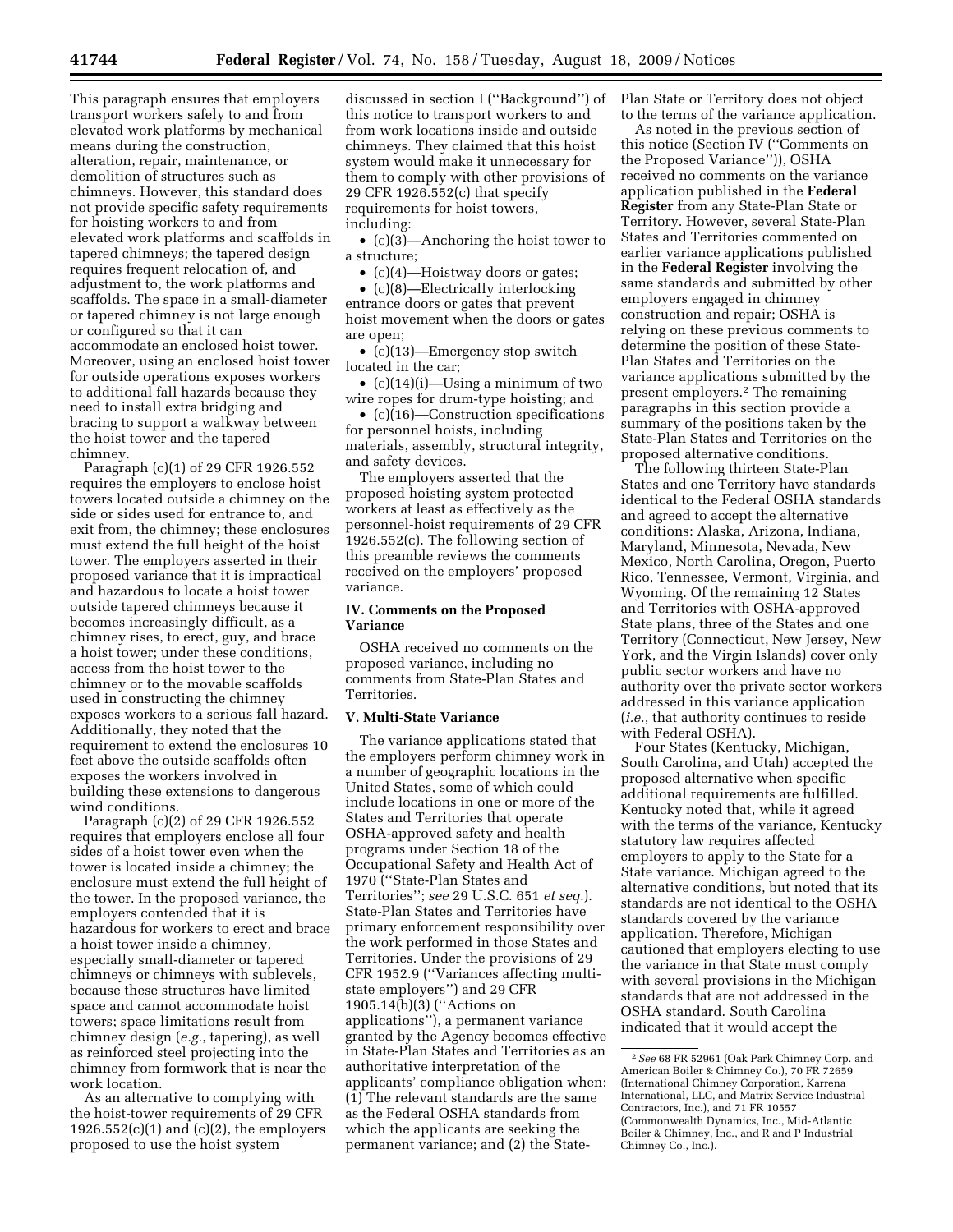alternative conditions, but noted that, for the grant of such a variance to be accepted by the South Carolina Commissioner of Labor, the employers must file the grant at the Commissioner's office in Columbia, South Carolina. Utah agreed to accept the Federal variance, but requires the employers to contact the Occupational Safety and Health Division, Labor Commission of Utah, regarding a procedural formality that must be completed before implementing the variance in that State.

California, Hawaii, Iowa, and Washington either had different requirements in their standards or declined to accept the terms of the variance. Therefore, the employers must apply separately for a permanent variance from these four States.

Based on the responses previously received from State-Plan States and Territories, the permanent Federal OSHA variance will be effective in the following thirteen State-Plan States and one Territory: Alaska, Arizona, Indiana, Maryland, Minnesota, Nevada, New Mexico, North Carolina, Oregon, Puerto Rico, Tennessee, Virginia, Vermont, and Wyoming; and in four additional states, Kentucky, Michigan, South Carolina, and Utah, when the employers meet specific additional requirements. However, this permanent variance does not apply in California, Hawaii, Iowa, and Washington State. As stated earlier, in the three States and one Territory (Connecticut, New Jersey, New York, and the Virgin Islands) that have State-Plan programs that cover only public sector workers, authority over the employers under the permanent variance continues to reside with Federal OSHA.

# **VI. Nonmandatory Conditions Added to the Permanent Variance**

After publishing the variance application of Gibraltar Chimney International, LLC, Hoffmann, Inc., and Kiewit Power Constructors Co. in the **Federal Register,** OSHA received additional variance applications from chimney construction companies. The Agency subsequently combined these applications and published them in the **Federal Register** (*see* 74 FR 4237) after adding several conditions that it believes will increase worker protection at little additional cost or burden to the employers. These added conditions include a requirement for employers to install attachment points inside personnel cages for securing fall arrest systems, and to ensure that workers secure their fall arrest systems to these attachment points when using a personnel cage. The Agency believes

this additional condition will protect workers from falling out of a cage in the event the door of the cage opens inadvertently during lifting operations.

OSHA also added other conditions that it believes are necessary to protect workers from shearing or struck-by hazards associated with using hoist systems in chimney construction. Workers encounter these hazards when using personnel platforms or boatswain's chairs to transport them to or from an elevated jobsite. During transport, these personnel transport devices pass near structures, including work platforms and scaffolds, that could crush or inflict other serious injury on a hand, arm, foot, leg, or other body part that extends beyond the confines of the personnel transport device. To prevent these injuries, OSHA added a condition to the variance applications that would require employers to instruct workers who use personnel platforms or boatswain's chairs to recognize the shearing and struck-by hazards associated with personnel-transport operations, and how to avoid these hazards. Additionally, the condition would require employers to attach to the personnel platforms and boatswain's chairs, a readily visible warning of the hazards; this warning will supplement and reinforce the hazard training by reminding workers of the hazards and how to avoid them.

To address another struck-by hazard, OSHA added a condition that would require employers to establish a safety zone around the bottom landing where workers access personnel- and materialtransport devices. The employers would have to ensure that workers enter the safety zone only to access a transport device that is in the area circumscribed by the safety zone, and only when the hoist system is not in operation. OSHA believes that this condition will prevent a transport device that is descending from an elevated jobsite from striking a worker who is in or near the bottomlanding area and is not aware of the descending device. During descent, it also is difficult for workers in or on these devices to detect a worker beneath them. Therefore, it would be necessary for the employers to establish a safety zone and ensure that workers only enter the safety zone when a transport device is at the bottom landing and not in operation (*i.e.,* the drive components of the hoist system are disengaged and the braking mechanism is properly applied).

OSHA also added another condition that would require employers to notify (1) the nearest OSHA Area Office, or appropriate State-Plan Office, at least 15 days before commencing chimney construction operations covered by the

variance, and (2) OSHA national headquarters as soon as an employer knows that it will cease doing business or transfers the activities covered by the variance to another company. These administrative requirements would enable OSHA to more easily enforce, and determine the status of, the variance than is presently the case. Currently, OSHA has little or no information about chimney construction activities conducted under a variance, making it difficult for it to assess compliance with the conditions specified under the variance. Additionally, OSHA finds that construction companies cease operations or transfer chimney construction assets to successor companies without informing the Agency that the variance is no longer needed, or requesting that OSHA reassign the variance to the successor company. The Agency believes that these notification requirements will improve administrative oversight of the variance program, thereby enhancing worker safety and reducing its administrative burden.

OSHA specifies these additional conditions in Appendix A of the order (*see* Section VIII (''Order''), below). As the employers, workers, and other members of the regulated community did not have an opportunity to comment on these conditions, OSHA considers these conditions to be nonmandatory, and not enforceable under the order. However, as noted in the previous paragraphs of this section, OSHA believes that these conditions will increase the protection afforded to workers under the permanent variance, and will do so at little additional cost or burden to employers. Therefore, OSHA strongly encourages the employers to implement these additional conditions. In this regard, OSHA will propose in the near future to revise permanent variances issued earlier (*i.e.,* prior to 2009) for chimney construction to include these additional conditions.

#### **VII. Decision**

Gibraltar Chimney International, LLC, Hoffmann, Inc., and Kiewit Power Constructors Co. seek a permanent variance from the provision that regulates the tackle used for boatswain's chairs (29 CFR 1926.452(o)(3)), as well as the provisions specified for personnel hoists by paragraphs (c)(1) through  $(c)(4)$ ,  $(c)(8)$ ,  $(c)(13)$ ,  $(c)(14)(i)$ , and (c)(16) of 29 CFR 1926.552. Paragraph (o)(3) of 29 CFR 1926.452 states that the tackle used for boatswain's chairs must ''consist of correct size ball bearings or bushed blocks containing safety hooks and properly 'eye-spliced' minimum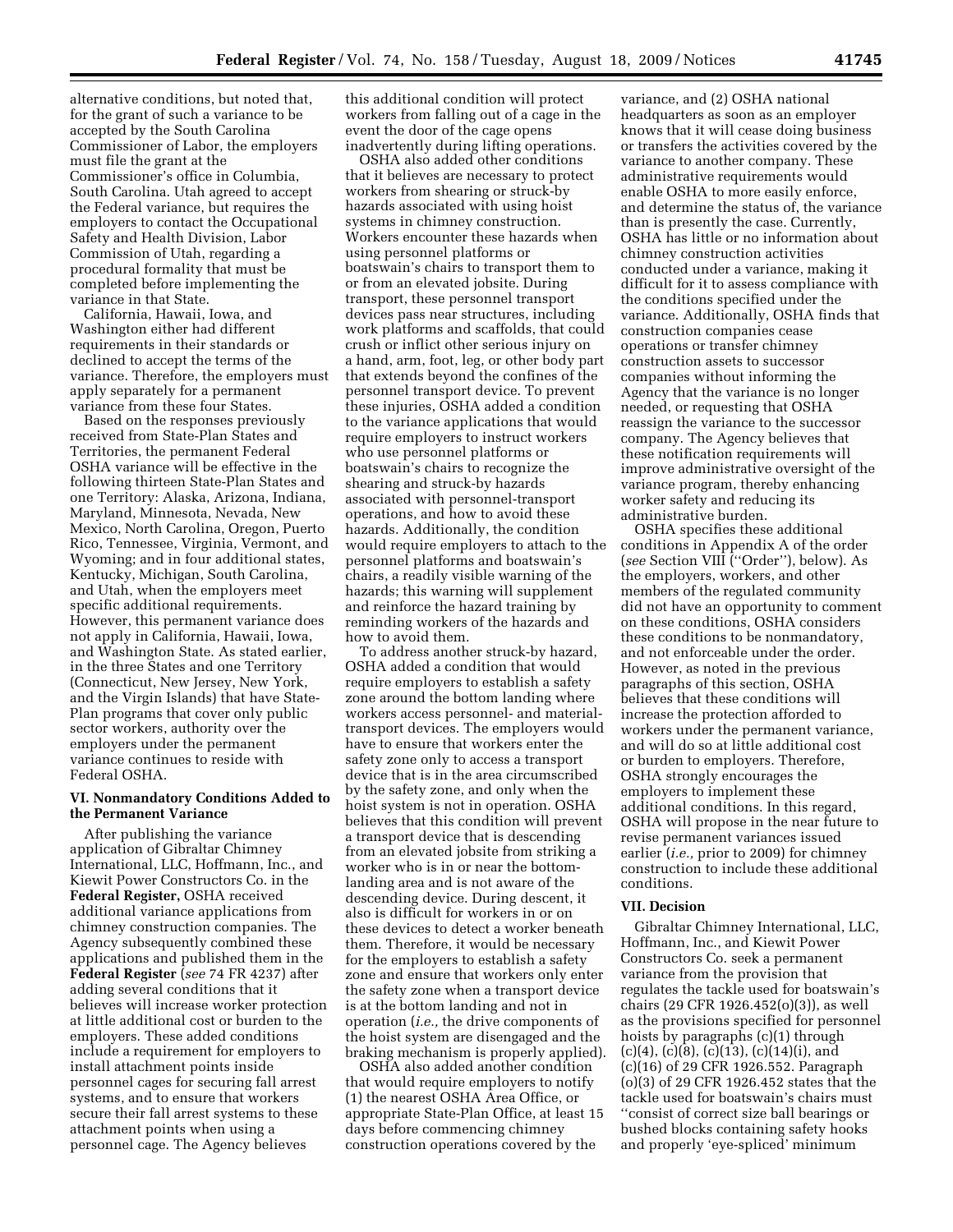five-eighth (5⁄8) inch diameter first-grade manila rope [or equivalent rope].'' The primary purpose of this provision is to allow a worker to safely control the ascent, descent, and stopping locations of the boatswain's chair. The proposed alternative to these requirements allows the employer to use a boatswain's chair to lift workers to work locations inside and outside a chimney when both a personnel cage and a personnel platform are infeasible. The employers proposed to attach the boatswain's chair to the hoisting system described as an alternative for paragraph (c) of 29 CFR 1926.552.

Paragraph (c) of 29 CFR 1926.552 specifies the requirements for enclosed hoisting systems used to transport personnel from one elevation to another. This paragraph ensures that employers transport workers safely to and from elevated work platforms by mechanical means during construction work involving structures such as chimneys. In this regard, paragraph (c)(1) of 29 CFR 1926.552 requires employers to enclose hoist towers located outside a chimney on the side or sides used for entrance to, and exit from, the structure; these enclosures must extend the full height of the hoist tower. Under the requirements of paragraph (c)(2) of 29 CFR 1926.552, employers must enclose all four sides of a hoist tower located inside a chimney; these enclosures also must extend the full height of the tower.

As an alternative to complying with the hoist tower requirements of 29 CFR  $1926.552(c)(1)$  and  $(c)(2)$ , the employers proposed to use a hoist system to transport workers to and from elevated work locations inside and outside chimneys. The proposed hoist system includes a hoist machine, cage, safety cables, and safety measures such as limit switches to prevent overrun of the cage at the top and bottom landings, and safety clamps that grip the safety cables if the main hoist line fails. To transport workers to and from elevated work locations, the employers proposed to attach a personnel cage to the hoist system. However, when they can demonstrate that adequate space is not available for the cage, they may use a personnel platform above the last worksite that the cage can reach. Further, when the employers show that space limitations make it infeasible to use a work platform for transporting workers, they have proposed to use a boatswain's chair above the last worksite serviced by the personnel platform. Using the proposed hoist system as an alternative to the hoist tower requirements of 29 CFR  $1926.552(c)(1)$  and  $(c)(2)$  eliminates the need to comply with the other

provisions of 29 CFR 1926.552(c) that specify requirements for hoist towers.

Accordingly, the employers have requested a permanent variance from these and related provisions (*i.e.,*  paragraphs (c)(3), (c)(4), (c)(8), (c)(13), (c)(14)(i), and (c)(16)).

Under Section 6(d) of the Occupational Safety and Health Act of 1970 (29 U.S.C. 655), and based on the record discussed above, the Agency finds that when the employers comply with the conditions of the following order, the working conditions of their workers will be at least as safe and healthful as if the employers complied with the working conditions specified by paragraph (o)(3) of 29 CFR 1926.452, and paragraphs (c)(1) through (c)(4),  $(c)(8)$ ,  $(c)(13)$ ,  $(c)(14)(i)$ , and  $(c)(16)$  of 29 CFR 1926.552. This decision is applicable in all States under Federal OSHA enforcement jurisdiction, and in the 14 State-Plan States with standards identical to the Federal standards (Alaska, Arizona, Indiana, Maryland, Minnesota, Nevada, New Mexico, North Carolina, Oregon, Puerto Rico, Tennessee, Virginia, Vermont, and Wyoming). In Kentucky, Michigan, South Carolina and Utah, the employers must meet additional conditions before this variance will apply in those States. This decision does not apply in California, Hawaii, Iowa, and Washington.

#### **VIII. Order**

OSHA issues this order authorizing Gibraltar Chimney International, LLC, Hoffmann, Inc., and Kiewit Power Constructors Co. (''the employers'') to comply with the following conditions instead of complying with paragraph (o)(3) of 29 CFR 1926.452 and paragraphs  $(c)(1)$  through  $(c)(4)$ ,  $(c)(8)$ ,  $(c)(13)$ ,  $(c)(14)(i)$ , and  $(c)(16)$  of 29 CFR 1926.552. This order applies in Federal OSHA enforcement jurisdictions, and in those States with OSHA-approved State plans that have identical standards and have agreed to the terms of the variance.

#### *1. Scope of the Permanent Variance*

(a) This permanent variance applies only to tapered chimneys when the employers use a hoist system during inside or outside chimney construction to raise or lower their workers between the bottom landing of a chimney and an elevated work location on the inside or outside surface of the chimney.

(b) When using a hoist system as specified in this permanent variance, the employers must:

(i) Use the personnel cages, personnel platforms, or boatswain's chairs raised and lowered by the hoist system solely to transport workers with the tools and

materials necessary to do their work; and

(ii) Attach a hopper or concrete bucket to the hoist system to raise and lower all other materials and tools inside or outside a chimney.

(c) Except for the requirements specified by 29 CFR 1926.452 (o)(3) and 1926.552(c)(1) through (c)(4), (c)(8),  $(c)(13)$ ,  $(c)(14)(i)$ , and  $(c)(16)$ , the employers must comply fully with all other applicable provisions of 29 CFR parts 1910 and 1926.

## *2. Replacing a Personnel Cage With a Personnel Platform or a Boatswain's Chair*

(a) *Personnel platform.* When the employers demonstrate that available space makes a personnel cage for transporting workers infeasible, they may replace the personnel cage with a personnel platform when they limit use of the personnel platform to elevations above the last work location that the personnel cage can reach.

(b) *Boatswain's chair.* Employers must:

(i) Before using a boatswain's chair, demonstrate that available space makes it infeasible to use a personnel platform for transporting workers;

(ii) Limit use of a boatswain's chair to elevations above the last work location that the personnel platform can reach; and

(iii) Use a boatswain's chair in accordance with tackle requirements specified by 29 CFR 1926.452(o)(3), unless they can demonstrate that the structural arrangement of the chimney precludes such use.

# *3. Qualified Competent Person*

(a) The employers must: (i) Provide a qualified competent person, as specified in paragraphs (f) and (m) of 29 CFR 1926.32, who is responsible for ensuring that the design, maintenance, and inspection of the hoist system comply with the conditions of this grant and with the appropriate requirements of 29 CFR part 1926 (''Safety and Health Regulations for Construction''); and

(ii) Ensure that the qualified competent person is present at ground level to assist in an emergency whenever the hoist system is raising or lowering workers.

(b) The employers must use a qualified competent person to design and maintain the cathead described under Condition 8 (''Cathead and Sheave''), below.

# *4. Hoist Machine*

(a) *Type of hoist.* The employers must designate the hoist machine as a portable personnel hoist.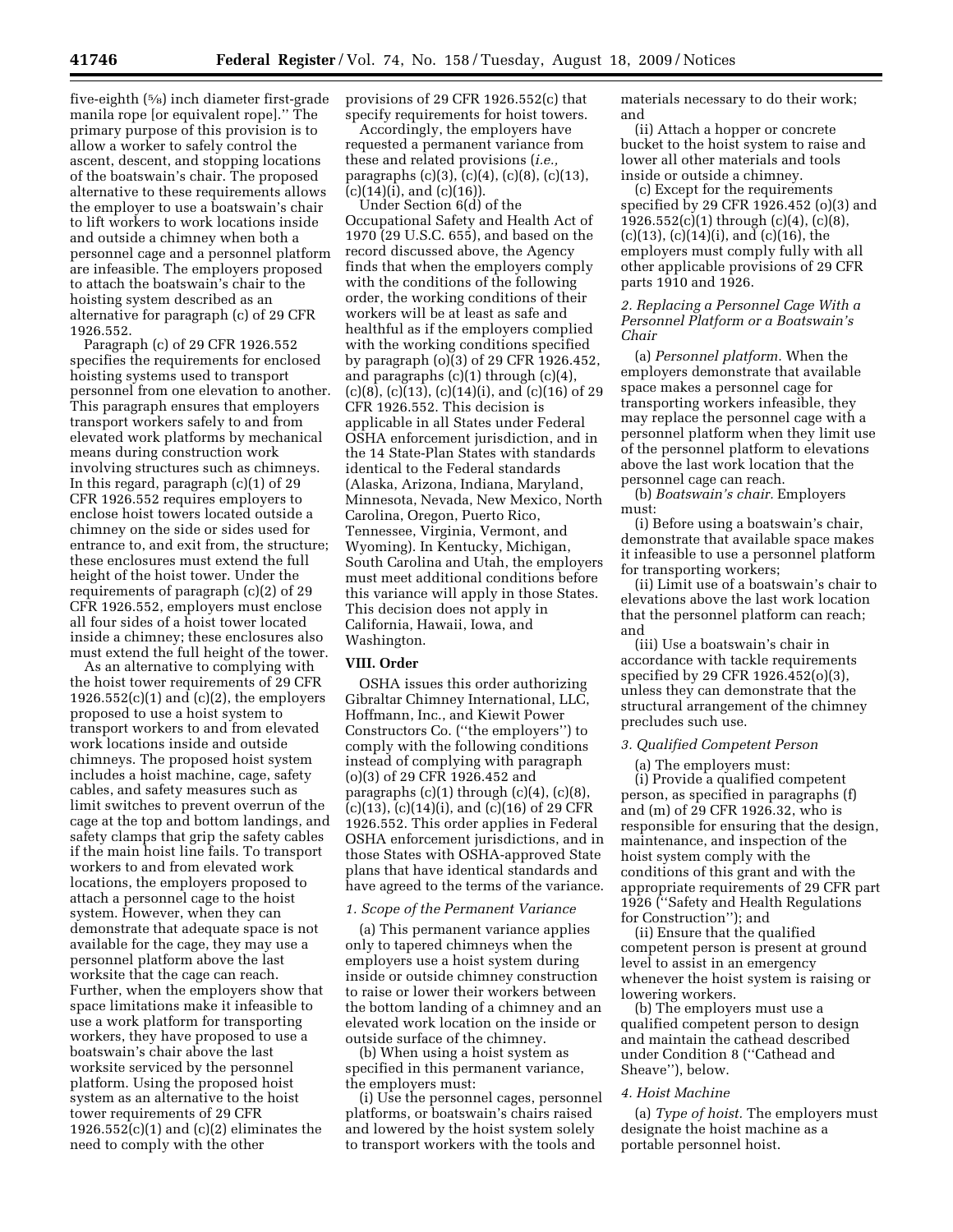(b) *Raising or lowering a transport.*  The employers must ensure that:

(i) The hoist machine includes a basemounted drum hoist designed to control line speed; and

(ii) Whenever they raise or lower a personnel or material hoist (*e.g.,* a personnel cage, personnel platform, boatswain's chair, hopper, concrete bucket) using the hoist system:

(A) The drive components are engaged continuously when an empty or occupied transport is being lowered (*i.e.,* no ''freewheeling'');

(B) The drive system is interconnected, on a continuous basis, through a torque converter, mechanical coupling, or an equivalent coupling (*e.g.,* electronic controller, fluid clutches, hydraulic drives).

(C) The braking mechanism is applied automatically when the transmission is in the neutral position and a forwardreverse coupling or shifting transmission is being used; and

(D) No belts are used between the power source and the winding drum.

(c) *Power source.* The employers must power the hoist machine by an air, electric, hydraulic, or internal combustion drive mechanism.

(d) *Constant-pressure control switch.*  The employers must:

(i) Equip the hoist machine with a hand- or foot-operated constant-pressure control switch (*i.e.,* a ''deadman control switch'') that stops the hoist immediately upon release; and

(ii) Protect the control switch to prevent it from activating if the hoist machine is struck by a falling or moving object.

(e) *Line-speed indicator.* The employers must:

(i) Equip the hoist machine with an operating line-speed indicator maintained in good working order; and

(ii) Ensure that the line-speed indicator is in clear view of the hoist operator during hoisting operations.

(f) *Braking systems.* The employers must equip the hoist machine with two (2) independent braking systems (*i.e.,*  one automatic and one manual) located on the winding side of the clutch or couplings, with each braking system being capable of stopping and holding 150 percent of the maximum rated load.

(g) *Slack-rope switch.* The employers must equip the hoist machine with a slack-rope switch to prevent rotation of the winding drum under slack-rope conditions.

(h) *Frame.* The employers must ensure that the frame of the hoist machine is a self-supporting, rigid, welded steel structure, and that holding brackets for anchor lines and legs for anchor bolts are integral components of the frame.

(i) *Stability.* The employers must secure hoist machines in position to prevent movement, shifting, or dislodgement.

(j) *Location.* The employers must: (i) Locate the hoist machine far enough from the footblock to obtain the correct fleet angle for proper spooling of the cable on the drum; and

(ii) Ensure that the fleet angle remains between one-half degree  $(1/2^{\circ})$  and one and one-half degrees  $(1\frac{1}{2})$  for smooth drums, and between one-half degree  $(1/2^{\circ})$  and two degrees  $(2^{\circ})$  for grooved drums, with the lead sheave centered on the drum.1

(k) *Drum and flange diameter.* The employers must:

(i) Provide a winding drum for the hoist that is at least 30 times the diameter of the rope used for hoisting; and

(ii) Ensure that the winding drum has a flange diameter that is at least one and one-half (11⁄2) times the diameter of the winding drum.

(l) *Spooling of the rope.* The employers must *never* spool the rope closer than two (2) inches (5.1 cm) from the outer edge of the winding drum flange.

(m) *Electrical system.* The employers must ensure that all electrical equipment is weatherproof.

(n) *Limit switches.* The employers must equip the hoist system with limit switches and related equipment that automatically prevent overtravel of a personnel cage, personnel platform, boatswain's chair, or material-transport device at the top of the supporting structure and at the bottom of the hoistway or lowest landing level.

#### *5. Methods of Operation*

(a) *Worker qualifications and training.*  The employers must:

(i) Ensure that only trained and experienced workers, who are knowledgeable of hoist-system operations, control the hoist machine; and

(ii) Provide instruction, periodically and as necessary, on how to operate the hoist system, to each worker who uses a personnel cage for transportation.

(b) *Speed limitations.* The employers must *not* operate the hoist at a speed in excess of:

(i) Two hundred and fifty (250) feet (76.9 m) per minute when a personnel cage is being used to transport workers;

(ii) One hundred (100) feet (30.5 m) per minute when a personnel platform or boatswain's chair is being used to transport workers; or

(iii) A line speed that is consistent with the design limitations of the system when only material is being hoisted.

(c) *Communication.* The employers must:

(i) Use a voice-mediated intercommunication system to maintain communication between the hoist operator and the workers located in or on a moving personnel cage, personnel platform, or boatswain's chair;

(ii) Stop hoisting if, for any reason, the communication system fails to operate effectively; and

(iii) Resume hoisting only when the site superintendent determines that it is safe to do so.

#### *6. Hoist Rope*

(a) *Grade.* The employers must use a wire rope for the hoist system (*i.e.,*  ''hoist rope'') that consists of extraimproved plow steel, an equivalent grade of non-rotating rope, or a regular lay rope with a suitable swivel mechanism.

(b) *Safety factor.* The employers must maintain a safety factor of at least eight (8) times the safe workload throughout the entire length of hoist rope.

(c) *Size.* The employers must use a hoist rope that is at least one-half  $(1/2)$ inch (1.3 cm) in diameter.

(d) *Inspection, removal, and replacement.* The employers must:

(i) Thoroughly inspect the hoist rope before the start of each job and on completing a new setup;

(ii) Maintain the proper diameter-todiameter ratios between the hoist rope and the footblock and the sheave by inspecting the wire rope regularly (*see*  Conditions 7(c) and 8(d), below); and

(iii) Remove and replace the wire rope with new wire rope when any of the conditions specified by 29 CFR 1926.552(a)(3) occurs.

(e) *Attachments.* The employers must attach the rope to a personnel cage, personnel platform, or boatswain's chair with a keyed-screwpin shackle or positive-locking link.

(f) *Wire-rope fastenings.* When the employers use clip fastenings (*e.g.,* Ubolt wire-rope clips) with wire ropes, they must:

(i) Use Table H–20 of 29 CFR 1926.251 to determine the number and spacing of clips;

(ii) Use at least three (3) drop-forged clips at each fastening;

(iii) Install the clips with the ''U'' of the clips on the dead end of the rope; and

<sup>&</sup>lt;sup>1</sup>This variance adopts the definition of, and specifications for, fleet angle from *Cranes and Derricks,* H. I. Shapiro, *et al.* (eds.); New York: McGraw-Hill; 3rd ed., 1999, page 592. Accordingly, the fleet angle is ''[t]he angle the rope leading onto a [winding] drum makes with the line perpendicular to the drum rotating axis when the lead rope is making a wrap against the flange.''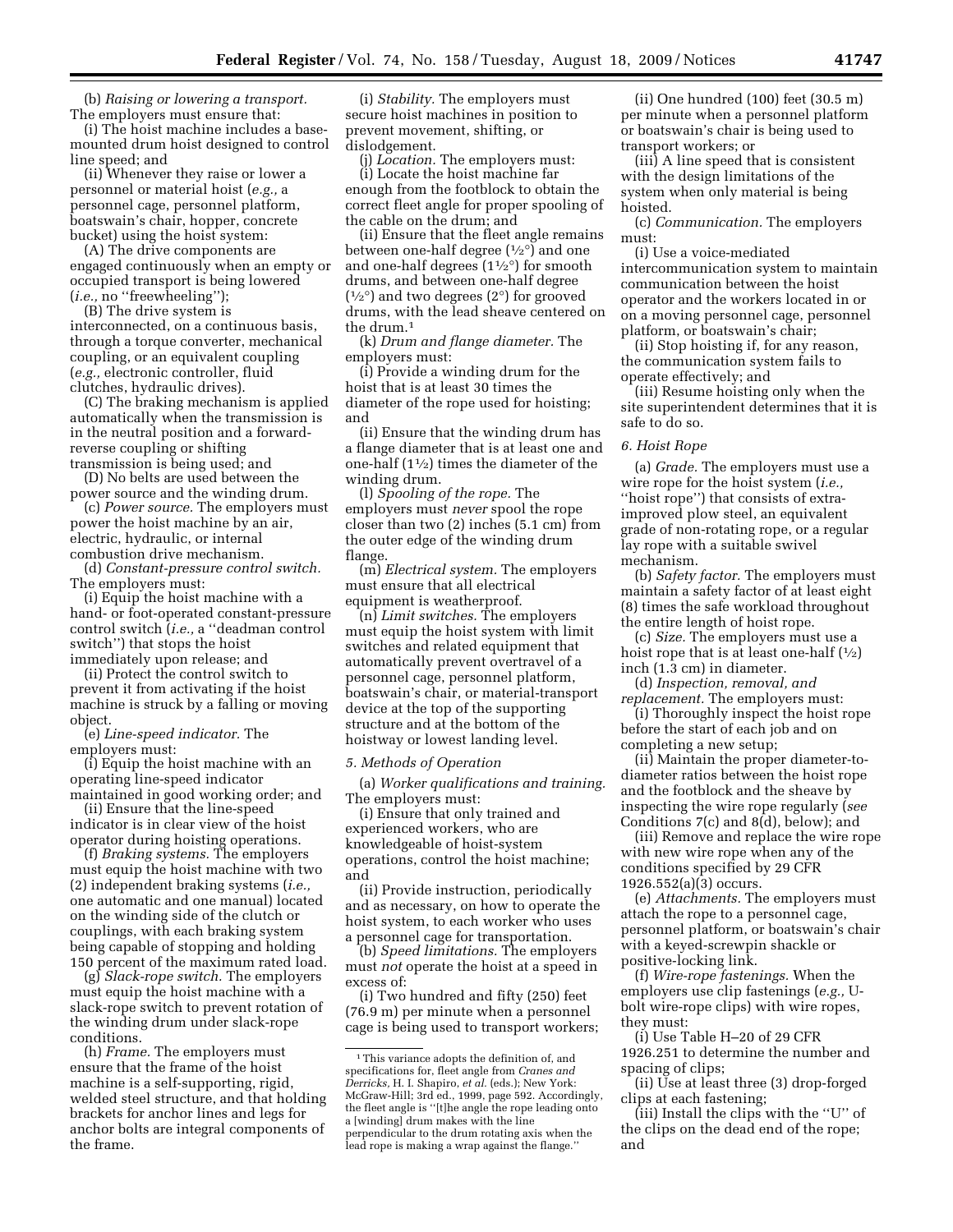(iv) Space the clips so that the distance between them is six (6) times the diameter of the rope.

#### *7. Footblock*

(a) *Type of block.* The employers must use a footblock:

(i) Consisting of construction-type blocks of solid single-piece bail with a safety factor that is at least four (4) times the safe workload, or an equivalent block with roller bearings;

(ii) Designed for the applied loading, size, and type of wire rope used for hoisting;

(iii) Designed with a guard that contains the wire rope within the sheave groove;

(iv) Bolted rigidly to the base; and

(v) Designed and installed so that it turns the moving wire rope to and from the horizontal or vertical direction as required by the direction of rope travel.

(b) *Directional change.* The employers must ensure that the angle of change in the hoist rope from the horizontal to the vertical direction at the footblock is approximately 90°.

(c) *Diameter.* The employers must ensure that the line diameter of the footblock is at least 24 times the diameter of the hoist rope.

### *8. Cathead and Sheave*

(a) *Support.* The employers must use a cathead (*i.e.,* ''overhead support'') that consists of a wide-flange beam, or two (2) steel-channel sections securely bolted back-to-back to prevent spreading.

(b) *Installation.* The employers must ensure that:

(i) All sheaves revolve on shafts that rotate on bearings; and

(ii) The bearings are mounted securely to maintain the proper bearing position at all times.

(c) *Rope guides.* The employers must provide each sheave with appropriate rope guides to prevent the hoist rope from leaving the sheave grooves when the rope vibrates or swings abnormally.

(d) *Diameter.* The employers must use a sheave with a diameter that is at least 24 times the diameter of the hoist rope.

#### *9. Guide Ropes*

(a) *Number and construction.* The employers must affix two (2) guide ropes by swivels to the cathead. The guide ropes must:

(i) Consist of steel safety cables not less than one-half  $(\frac{1}{2})$  inch  $(1.3 \text{ cm})$  in diameter; and

(ii) Be free of damage or defect at all times.

(b) *Guide rope fastening and alignment tension.* The employers must fasten one end of each guide rope

securely to the overhead support, with appropriate tension applied at the foundation.

(c) *Height.* The employers must rig the guide ropes along the entire height of the hoist-machine structure.

#### *10. Personnel Cage*

(a) *Construction.* A personnel cage must be of steel frame construction and capable of supporting a load that is four (4) times its maximum rated load capacity. The employers also must ensure that the personnel cage has:

(i) A top and sides that are permanently enclosed (except for the entrance and exit);

(ii) A floor securely fastened in place; (iii) Walls that consist of 14-gauge,

one-half  $(\frac{1}{2})$  inch  $(1.3 \text{ cm})$  expanded metal mesh, or an equivalent material; (iv) Walls that cover the full height of

the personnel cage between the floor and the overhead covering;

(v) A sloped roof constructed of oneeighth (1⁄8) inch (0.3 cm) aluminum, or an equivalent material; and

(vi) Safe handholds (*e.g.*, rope grips but *not* rails or hard protrusions 2) that accommodate each occupant.

(b) *Overhead weight.* A personnel cage must have an overhead weight (*e.g.*, a headache ball of appropriate weight) to compensate for the weight of the hoist rope between the cathead and the footblock. In addition, the employers must:

(i) Ensure that the overhead weight is capable of preventing line run; and

(ii) Use a means to restrain the movement of the overhead weight so that the weight does *not* interfere with safe personnel hoisting.

(c) *Gate.* The personnel cage must have a gate that:

(i) Guards the full height of the entrance opening; and

(ii) Has a functioning mechanical lock that prevents accidental opening.

(d) *Operating procedures.* The employers must post the procedures for operating the personnel cage conspicuously at the hoist operator's station.

(e) *Capacity.* The employers must:

(i) Hoist no more than four (4) occupants in the cage at any one time; and

(ii) Ensure that the rated load capacity of the cage is at least 250 pounds (113.4 kg) for each occupant so hoisted.

(f) *Worker notification.* The employers must post a sign in each personnel cage notifying workers of the following conditions:

(i) The standard rated load, as determined by the initial static drop test specified by Condition 10(g) (''Static drop tests''), below; and

(ii) The reduced rated load for the specific job.

(g) *Static drop tests.* The employers must:

(i) Conduct static drop tests of each personnel cage that comply with the definition of ''static drop test'' specified by section 3 (''Definitions'') and the static drop-test procedures provided in section 13 (''Inspections and Tests'') of American National Standards Institute (ANSI) standard A10.22–1990 (R1998) (''American National Standard for Rope-Guided and Nonguided Worker's Hoists—Safety Requirements'');

(ii) Perform the initial static drop test at 125 percent of the maximum rated load of the personnel cage, and subsequent drop tests at no less than 100 percent of its maximum rated load; and

(iii) Use a personnel cage for raising or lowering workers only when no damage occurred to the components of the cage as a result of the static drop tests.

#### *11. Safety Clamps*

(a) *Fit to the guide ropes.* The employers must:

(i) Fit appropriately designed and constructed safety clamps to the guide ropes; and

(ii) Ensure that the safety clamps do not damage the guide ropes when in use.

(b) *Attach to the personnel cage.* The employers must attach safety clamps to each personnel cage for gripping the guide ropes.

(c) *Operation.* The safety clamps attached to the personnel cage must:

(i) Operate on the ''broken rope principle'' defined in section 3 (''Definitions'') of ANSI standard A10.22–1990 (R1998);

(ii) Be capable of stopping and holding a personnel cage that is carrying 100 percent of its maximum rated load

and traveling at its maximum allowable speed if the hoist rope breaks at the footblock; and

(iii) Use a pre-determined and pre-set clamping force (*i.e.,* the ''spring compression force'') for each hoist system.

(d) *Maintenance.* The employers must keep the safety clamp assemblies clean and functional at all times.

#### *12. Overhead Protection*

(a) The employers must install a canopy or shield over the top of the personnel cage that is made of steel plate at least three-sixteenths  $(3/16)$  of an inch (4.763 mm) thick, or material of equivalent strength and impact

<sup>2</sup>To reduce impact hazards should workers lose their balance because of cage movement.